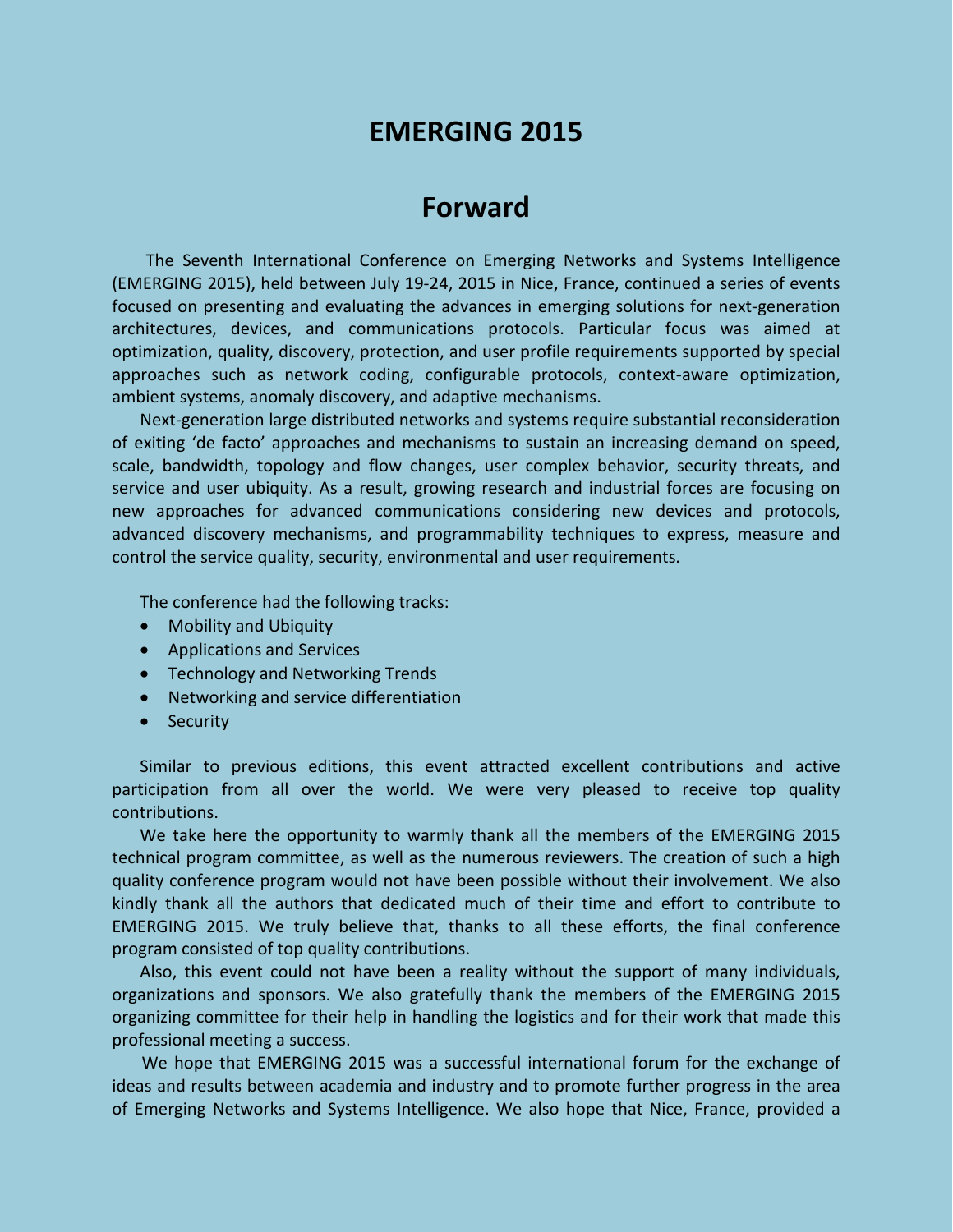pleasant environment during the conference and everyone saved some time to enjoy the charm of the city.

#### **EMERGING 2015 Chairs**

#### **EMERGING Advisory Chairs**

Tulin Atmaca, IT/Telecom&Management SudParis, France Carl James Debono, University of Malta, Malta Robert Bestak, Czech Technical University in Prague, Czech Republic Zoubir Mammeri, IRIT - Toulouse, France Constandinos X. Mavromoustakis, University of Nicosia, Cyprus Raj Jain, Washington University in St. Louis, USA Phuoc Tran-Gia, University of Wuerzburg, Germany Norihiko Yoshida, Saitama University, Japan António Nogueira, DETI-University of Aveiro/Instituto de Telecomunicações, Portugal Ioannis Moscholios, University of Peloponnese, Greece Henrik Karstoft, Aarhus University, Denmark Jean-Michel Dricot, Université Libre de Bruxelles, Belgium Anne James, Coventry University, UK Anna Medve, University of Pannonia, Hungary Nikolaos Tselikas, University of Peloponnese, Greece Jelena Zdravkovic, Stockholm University, Sweden Rolf Drechsler, University of Bremen/DFKI, Germany Christian Blum, IKERBASQUE - Basque Foundation for Science University of the Basque Country, Spain

## **EMERGING Industry/Research Chairs**

Robert Foster, Edgemount Solutions - Plano, USA David Carrera, Barcelona Supercomputing Center (BSC) / Universitat Politecnica de Catalunya (UPC), Spain Preetha Thulasiraman, Naval Postgraduate School - Monterey, USA Anastasiya Yurchyshyna, University of Geneva, Switzerland Stephan Hengstler, MeshEye Consulting, USA Haowei Liu, Intel Corp, USA Jin Guohua, Advanced Micro Devices - Boxborough, USA Yannick Naudet, Public Research Centre Henri Tudor (CRP Henri Tudor) - Luxembourg-Kirchberg, Luxembourg Theodor D. Popescu, National Institute for Research & Development in Informatics - Bucharest, Romania Patrick Senac, ISAE (Institut Supérieur de l'Aéronautique et de l'Espace) - Toulouse, France Euthimios (Thimios) Panagos, Applied Communication Sciences, USA Christophe Guéret, Vrije Universiteit Amsterdam, The Netherlands